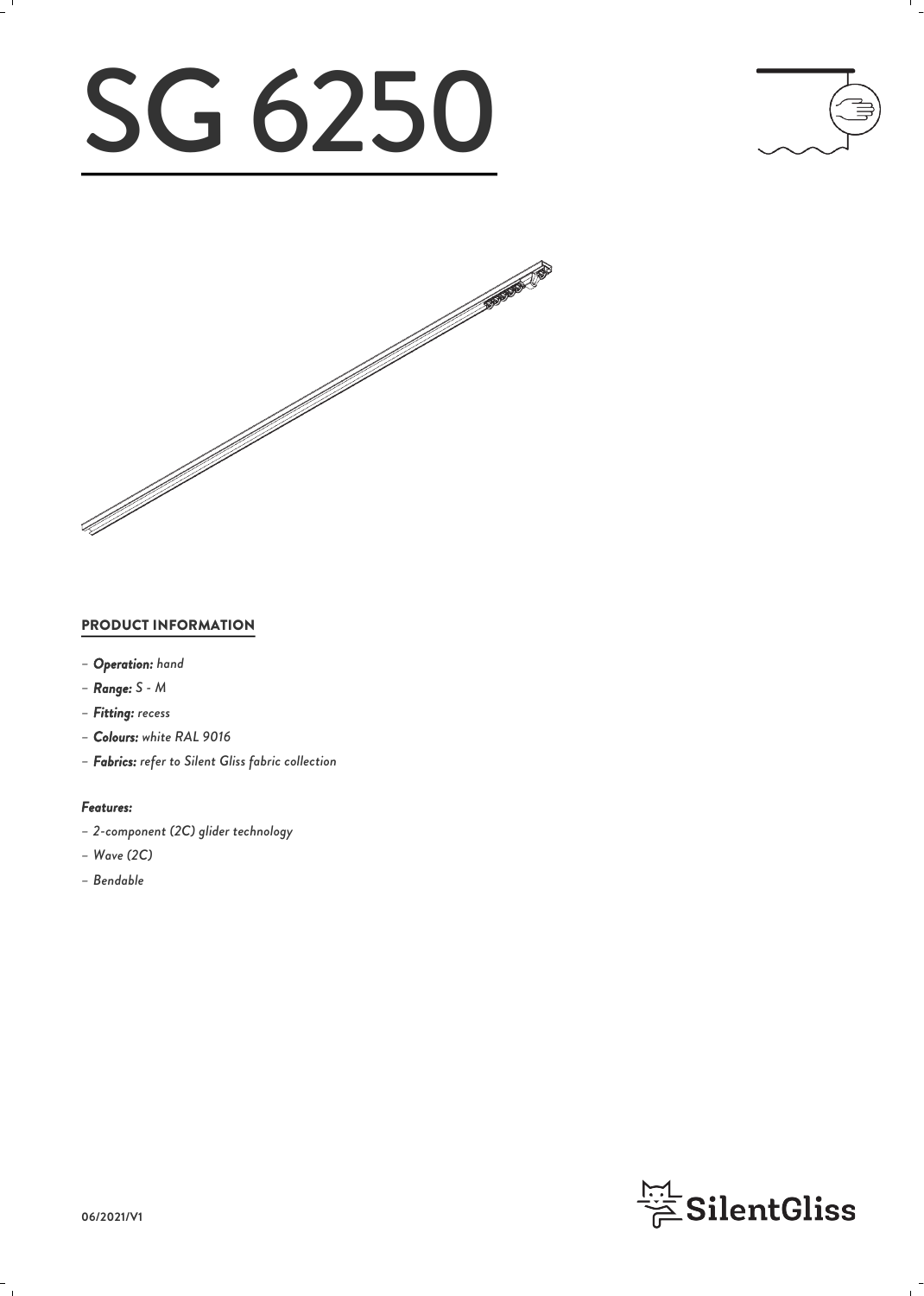# SYSTEM SPECIFICATIONS

## A. PROFILE

**Profile and bending information**







- *A: System width B: System height*
- *C: Distance between floor and fabric*

## **C. SPECIFICATION** EN

*EN Silent Gliss SG 6250 Hand Drawn Curtain Track System for recessed fitting. Comprises aluminium profile SG 11220 supplied made to measure in white powder coated, SG 11300 SILENT TRACK at 14/m and 2 Spring Stops SG 6245 per* TEXT *length. Top fix to celling with glue. Silent Gliss Wave option is available.*

*SV Silent Gliss SG 6250 handdragssystem för infällning. Består av aluminiumprofil SG 11220 i specificerad längd i vitlack. 14 st SG 11300 SILENT TRACK glid per meter samt 2 st SG 6245 fjäder per system. Takmonteras med bygglim. Kan användas med system Wave.*

*NO Silent Gliss SG 6250 Manuell gardinskinne for innfelling. Består av aluminiumprofil SG 11220 i spesifisert hvitlakkert lengde. 14 stk SG 11300 SILENT TRACK glidere pr meter, 2 stk SG 6245 fjær pr system. Takmonteres med bygglim. Kan brukes med Wave system.*

*DA Silent Gliss SG 6250 håndtrukket gardinskinnesystem til indfældning. Består af aluminiumprofil SG 11220 i ønsket længde, hvid pulverlakering. 14 stk. SG 11300 SILENT TRACK pr. m og 2 stk. SG 6245 fjeder pr. længde. Fastgøres i loftet med lim. Kan bruges med Silent Gliss Wave.*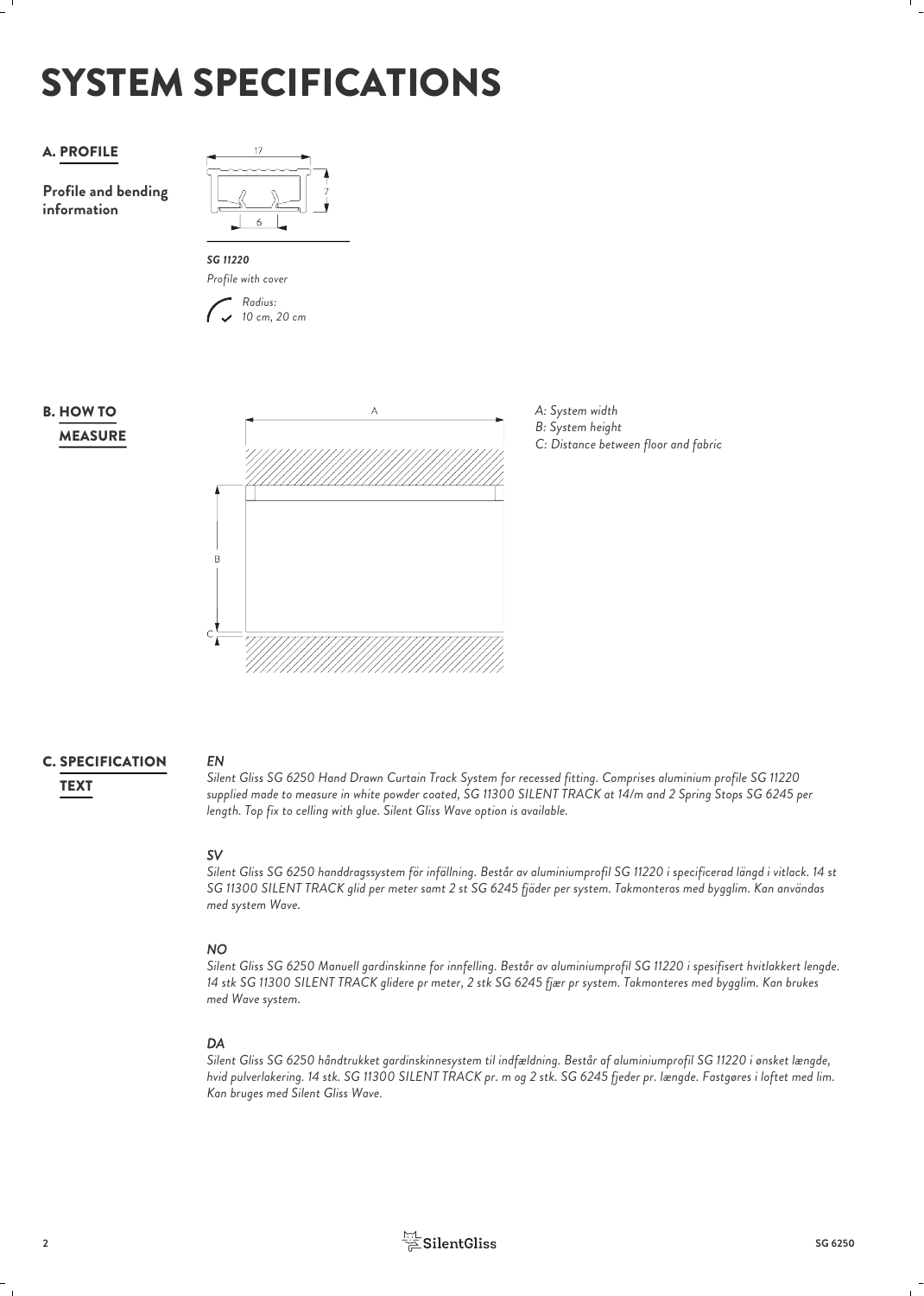# FITTING

## INFORMATION **A. FITTING**

*For detailed fitting information, visit the Silent Gliss* FITTING *website, login section.*

#### B. RECESS FITTING



*Adhesive assembly exclusively on raw concrete.*

## SYSTEM OPTIONS

A. WAVE





SG 11295

SG 11302



SG 11303

*Standard components:*

- *– SG 11295 End stop*
- *– SG 11302 Wave 2C glider cord 80 mm*

*Optional components: – SG 11303 Wave 2C glider cord 60 mm*

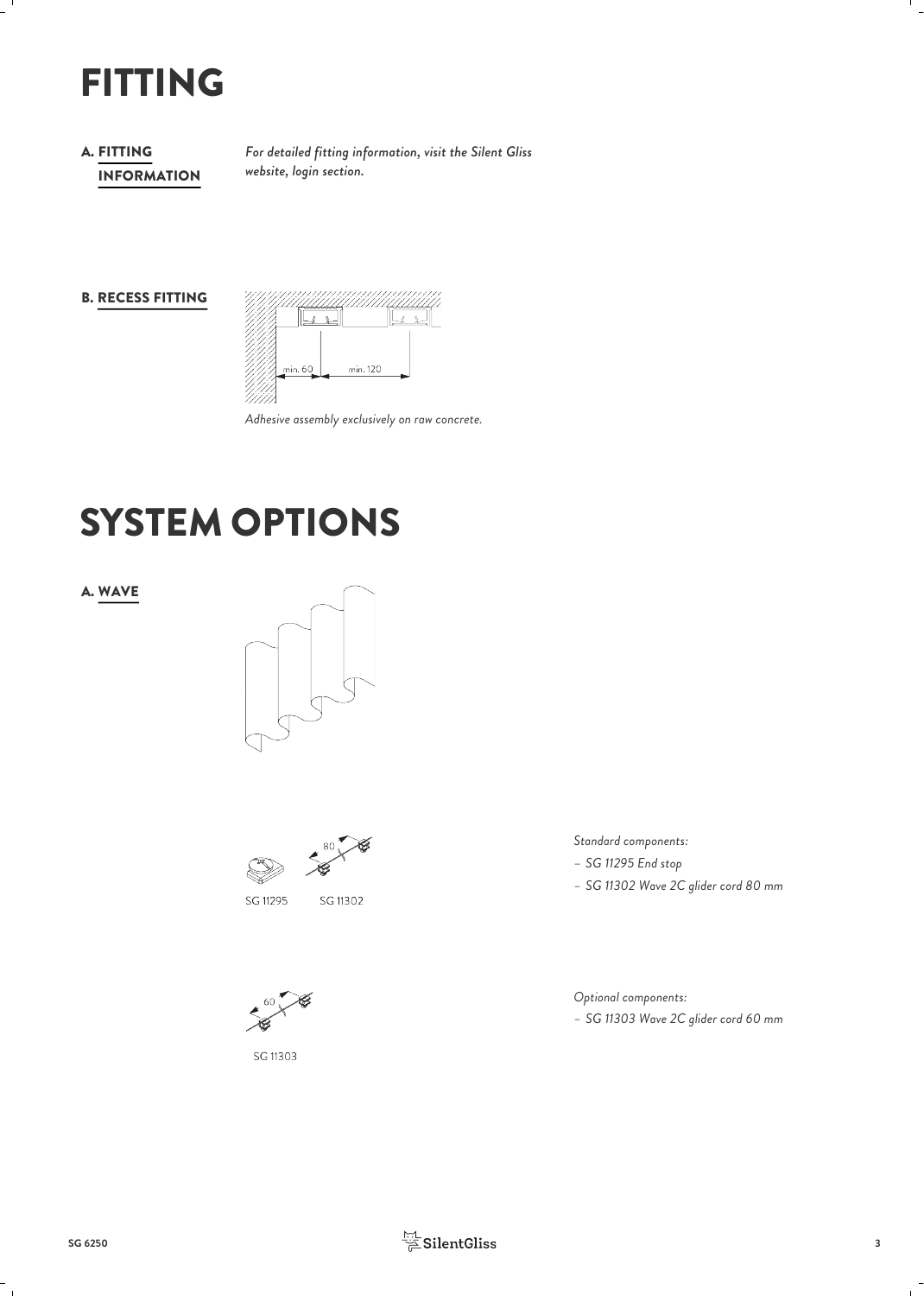

- *– SG 6349 Wave curtain tape*
- *– SG 6363 Wave top hemming tape*
- *– SG 10075 Lead weight 50 gr/m*
- *– SG 10076 Fabric weight*

Wave stack depth - 2C glider cord (standard components)





- 
- A = Stack depth<br>B = Stack size<br>C = Min. distance

| 2C Glider cord<br>SG 11302 | Pockets between<br>hooks | Approx. curtain<br>fullness | Stack depth | Stack size<br>$B^*$       | Min distance |
|----------------------------|--------------------------|-----------------------------|-------------|---------------------------|--------------|
| 80                         | 6                        | ~2.1                        | 140         | 180 per metre<br>of track | 90           |
| 80                         |                          | ~2.3                        | 160         | 180 per metre<br>of track | 100          |

| 2C Glider cord<br>SG 11303 | Pockets between<br>hooks | Approx. curtain<br>fullness | Stack depth | Stack size<br>$B^*$       | Min distance |
|----------------------------|--------------------------|-----------------------------|-------------|---------------------------|--------------|
| 60                         |                          | ~2.1                        | 100         | 230 per metre<br>of track | 70           |
| 60                         |                          | ~2.3                        | 120         | 230 per metre<br>of track | 80           |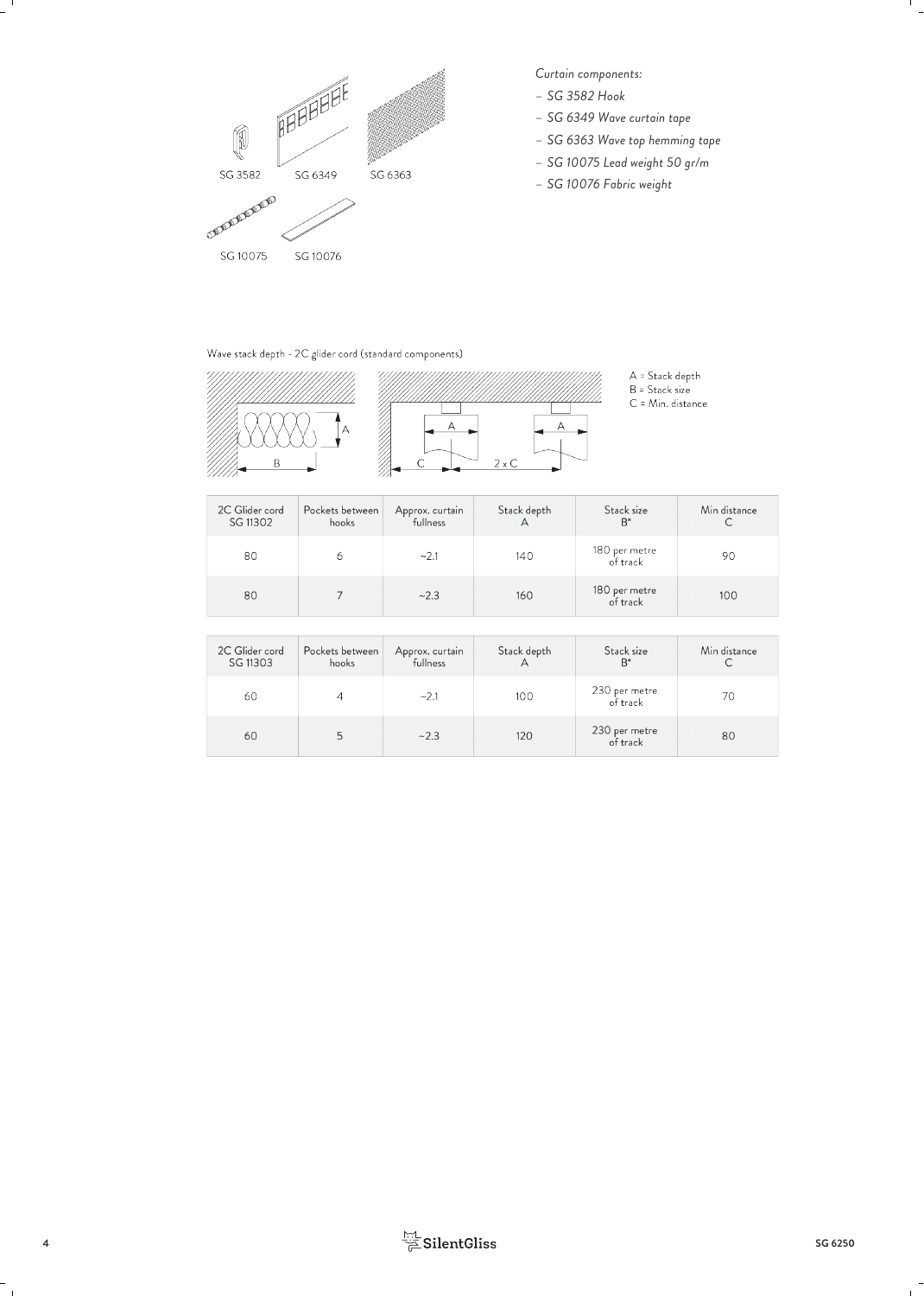# GENERAL NOTES

#### *Dimensions*

- *– Measurements are in mm except where indicated.*
- *– Max. kg relates to fabric incl. accessories.*
- *– Stack size depends on curtain make-up and fabric thickness.*
- *– Distance between gliders max. 80 mm / distance between rollers max. 100 mm.*
- *– Recommended distance floor / fabric: 20 mm.*
- *– In order to determine system height (B), the smallest room height must be taken into account.*

#### *Fitting*

- *– Installation by qualified fitter only.*
- *– Number of brackets and fitting positions / fixing points vary depending on fitting surface, system weight, fabric make-up, screw / fixing type and obstacles.*
- *– Qualified fitter must use appropriate screws / fixings for each situation.*
- *– Profile lip if applicable to be installed to room side.*

#### *Child Safety*

- *– All relevant Silent Gliss systems correspond to child safety EN 13120.*
- *– All parties involved must comply with EN 13120.*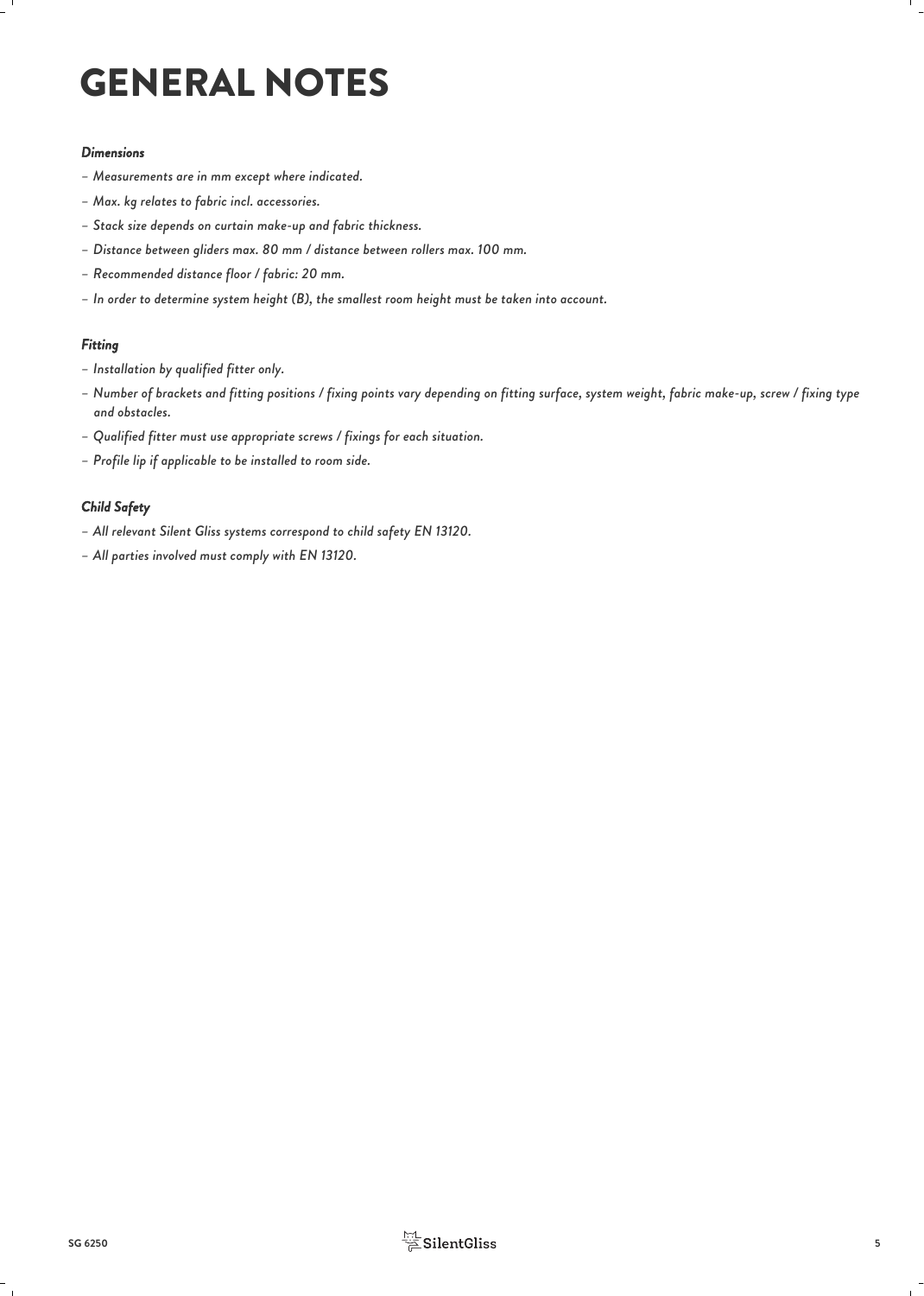# PARTS

#### A. STANDARD PARTS



*SG 3599 Hook*



*SG 6065 End stop*

*SG 6245*

*SG 11220*



**SG 11300**<br>2C glider **SG 11300** *2C glider*

*Spring stop*

*Profile with cover*



*SG 6363*

*SG 10075*

*SG 10076 Fabric weight*

*SG 11295 End stop*

*Wave top hemming tape*

*Lead weight 50 g/m*



B. OPTIONAL PARTS

*SG 3012 Hook*

*SG 3582 Hook*

*SG 6057 Glider*

*SG 6082 Glider*

*SG 6349 Wave curtain tape*

## *SG 11222 Connector*



*SG 11301 2C glider on strip*



*SG 11302 Wave 2C glider cord 80 mm*

## *SG 11303*

*Wave 2C glider cord 60 mm*



*SG 11305*

*2C glider for direct sewing*



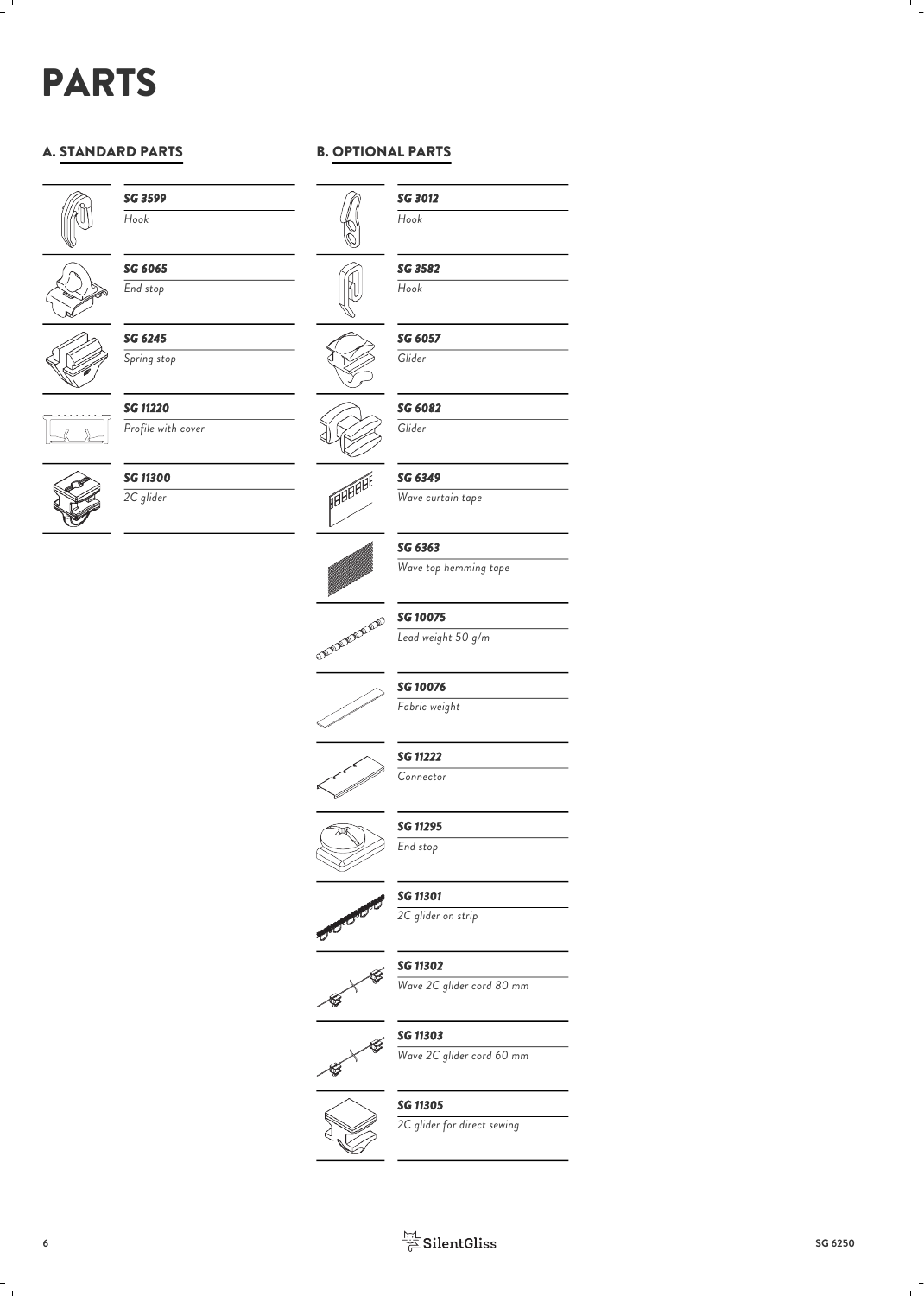